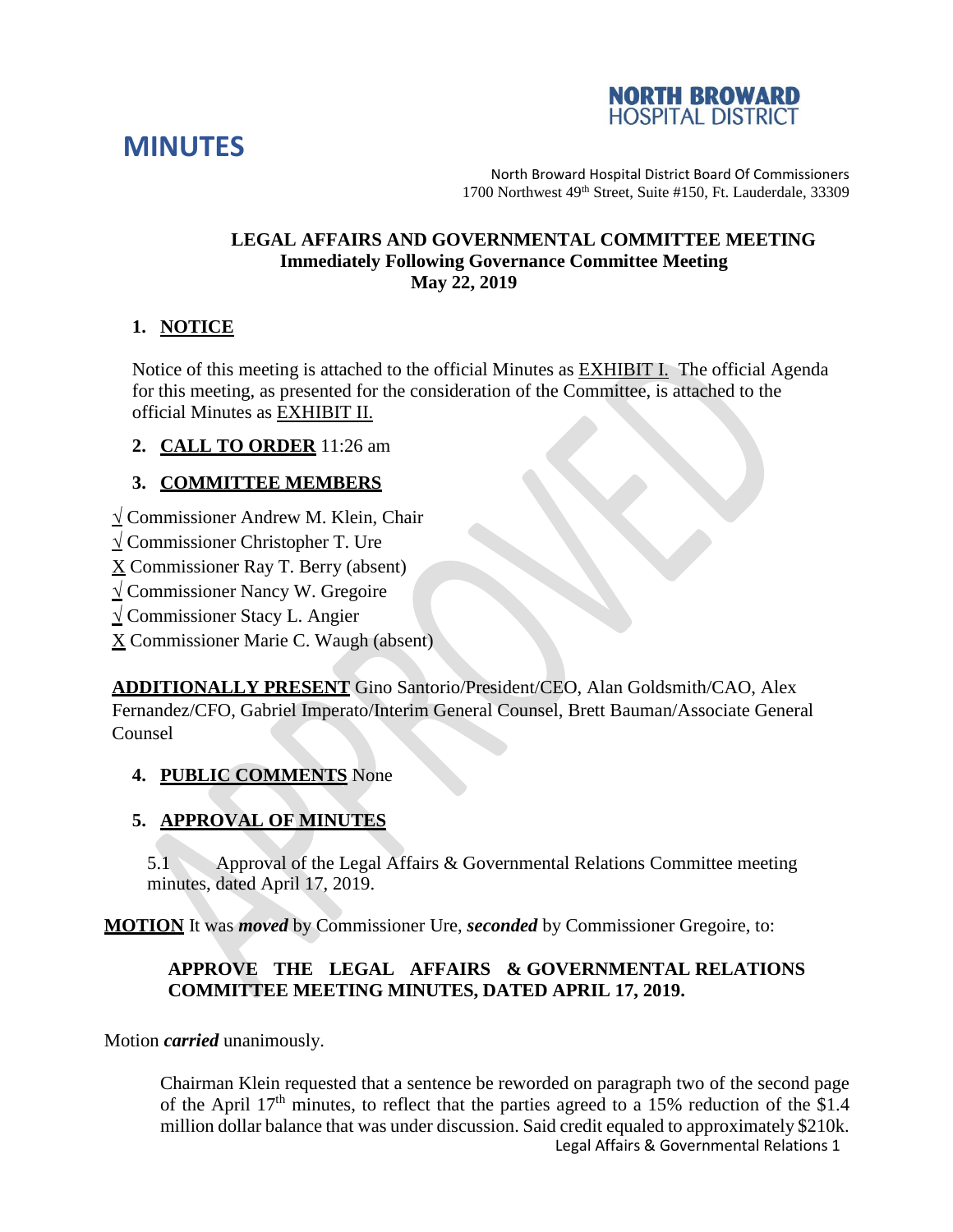

# **MINUTES**

North Broward Hospital District Board Of Commissioners 1700 Northwest 49<sup>th</sup> Street, Suite #150, Ft. Lauderdale, 33309

# **6. TOPIC OF DISCUSSION**

6.1 New Engagements and General Legal Updates

Mr. Imperato reported on the status of new legal engagements

- o Tripp Scott replaced Foley Lardner on Grant civil case
- o Clare Locke retained to address public statements and correspond with representatives from Politico Magazine
- o Lewis Cohen retained to handle real estate matters
- o Panza Maurer retained to review former Independent Review Organization's work
- o Huron Consulting Group retained to review scope and opine if focus arrangement work performed by former Independent Review Organization met standards
- o Carlton Fields retained to advise on recruitment regulation and compliance issues within recruitment of physicians
- o Johnson Anselmo Murdoch Burke, Piper and Hochman engaged to provide opinion on governance issues
- o Meade Roach and Annulis engaged to replace former Independent Review Organization

Mr. Imperato requested a closed shade session under Florida Statute 286.011 (8), seeking advice from the Board of Commissioners on matters related to criminal and civil litigation for the Pauline Grant cases.

**MOTION** It was *moved* by Commissioner Ure, *seconded* by Commissioner Gregoire, that:

## **THE LEGAL AFFAIRS AND GOVERNMENTAL RELATIONS COMMITTEE RECOMMEND TO THE BOARD OF COMMISSIONERS OF THE NORTH BROWARD HOSPITAL DISTRICT THAT A SHADE SESSION BE SCHEDULED TO DISCUSS PENDING LEGAL MATTERS.**

Motion *carried* unanimously

6.2 Broward Health Physician Group's Hospice and Palliative Care Services, 2-year Agreement, Dr. Maria Farrell

**MOTION** It was *moved* by Commissioner Gregoire, *seconded* by Commissioner Angier, that:

### **THE LEGAL AFFAIRS AND GOVERNMENTAL RELATIONS COMMITTEE RECOMMEND THAT THE BOARD OF COMMISSIONERS OF THE NORTH**

Legal Affairs & Governmental Relations 2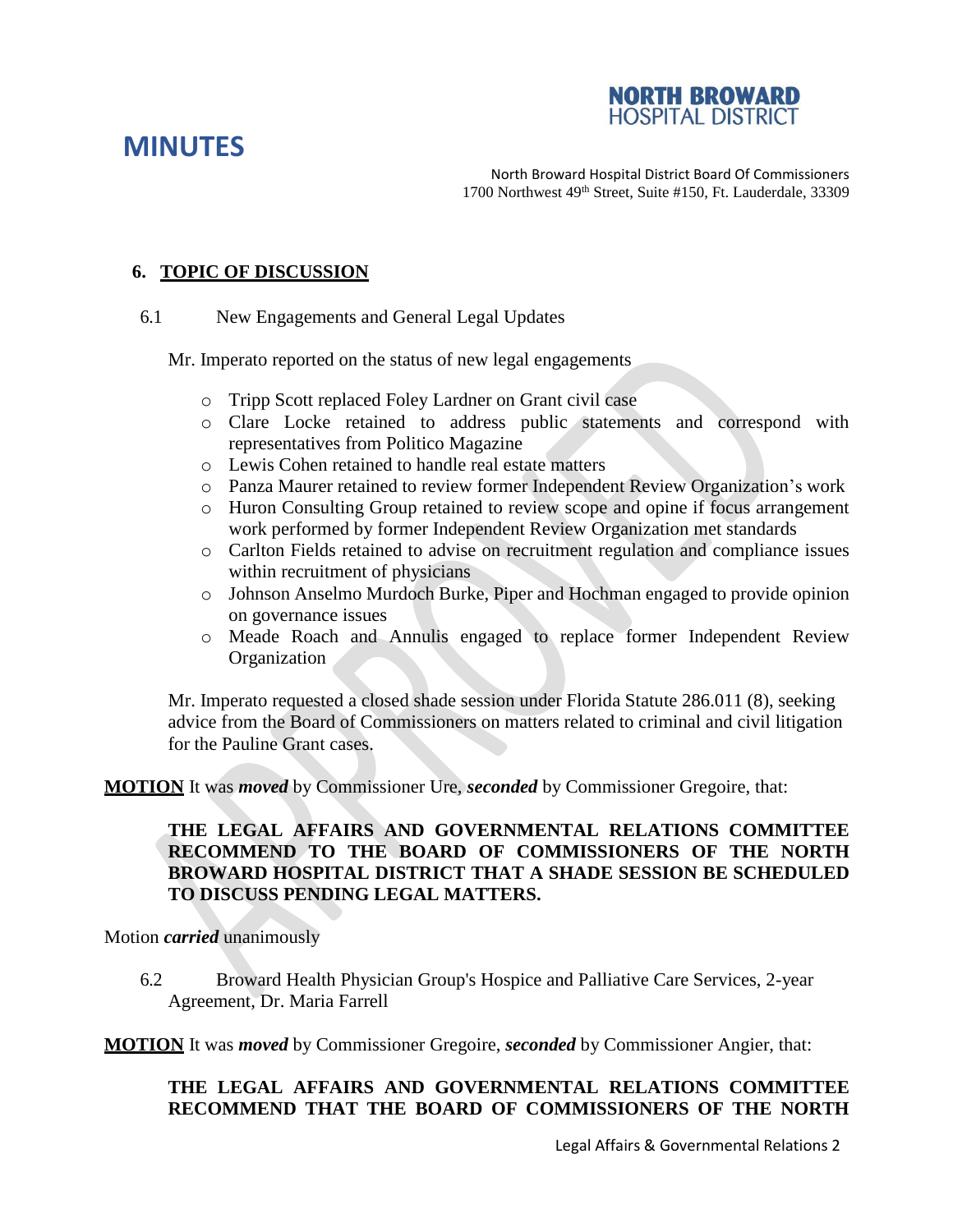



North Broward Hospital District Board Of Commissioners 1700 Northwest 49th Street, Suite #150, Ft. Lauderdale, 33309

## **BROWARD HOSPITAL DISTRICT AUTHORIZE THE PRESIDENT/CEO TO ENTER A NEW 2-YEAR EMPLOYMENT AGREEMENT WITH DR. MARIA FARRELL FOR THE PROVISION OF HOSPICE AND PALLIATIVE CARE SERVICES AT BROWARD HEALTH MEDICAL CENTER.**

Motion *carried* unanimously.

6.3 Broward Health Imperial Point, Cardiac Services Lease, Modular Cardiac Catheterization Laboratory

**MOTION** It was *moved* by Commissioner Angier, *seconded* by Commissioner Gregoire, that:

**THE LEGAL AFFAIRS AND GOVERNMENTAL RELATIONS COMMITTEE RECOMMEND THAT THE BOARD OF COMMISSIONERS OF THE NORTH BROWARD HOSPITAL DISTRICT AUTHORIZE THE PRESIDENT/CEO TO APPROVE THE RFP FOR A LEASE OF A MODULAR CARDIAC CATHETERIZATION LABORATORY FROM MODULAR DEVICES FOR \$727,500.00.**

Motion *carried* unanimously.

#### 6.4 Approval of General Counsel Agreement

Ms. Hatcher detailed sections of the proposed agreement for General Counsel.

Additions and revisions requested by Chairman Klein are listed below.

- **Effective Termination of Employment** (section 3e) substitute the word "Directors" with "Commissioners"
- **Confidentiality Clause** (section 4) include "attorney client material" and "attorney work product material" to the list of what is defined as confidential information
- **Page 12** formatting should be reviewed and corrected
- **Operational and Legal Services Management (e**xhibit a, section 7b) include language "legal advice to the Board of Commissioners", as a third bullet point
- **Language to be included** "shade sessions will be noticed as requested by the Board of Commissioners"
- **Language to be included** (section 7a) "invoices submitted for payment by any legal service vendor should be critically evaluated by counsel"

**MOTION** It was *moved* by Commissioner Ure, *seconded* by Commissioner Gregoire, to: